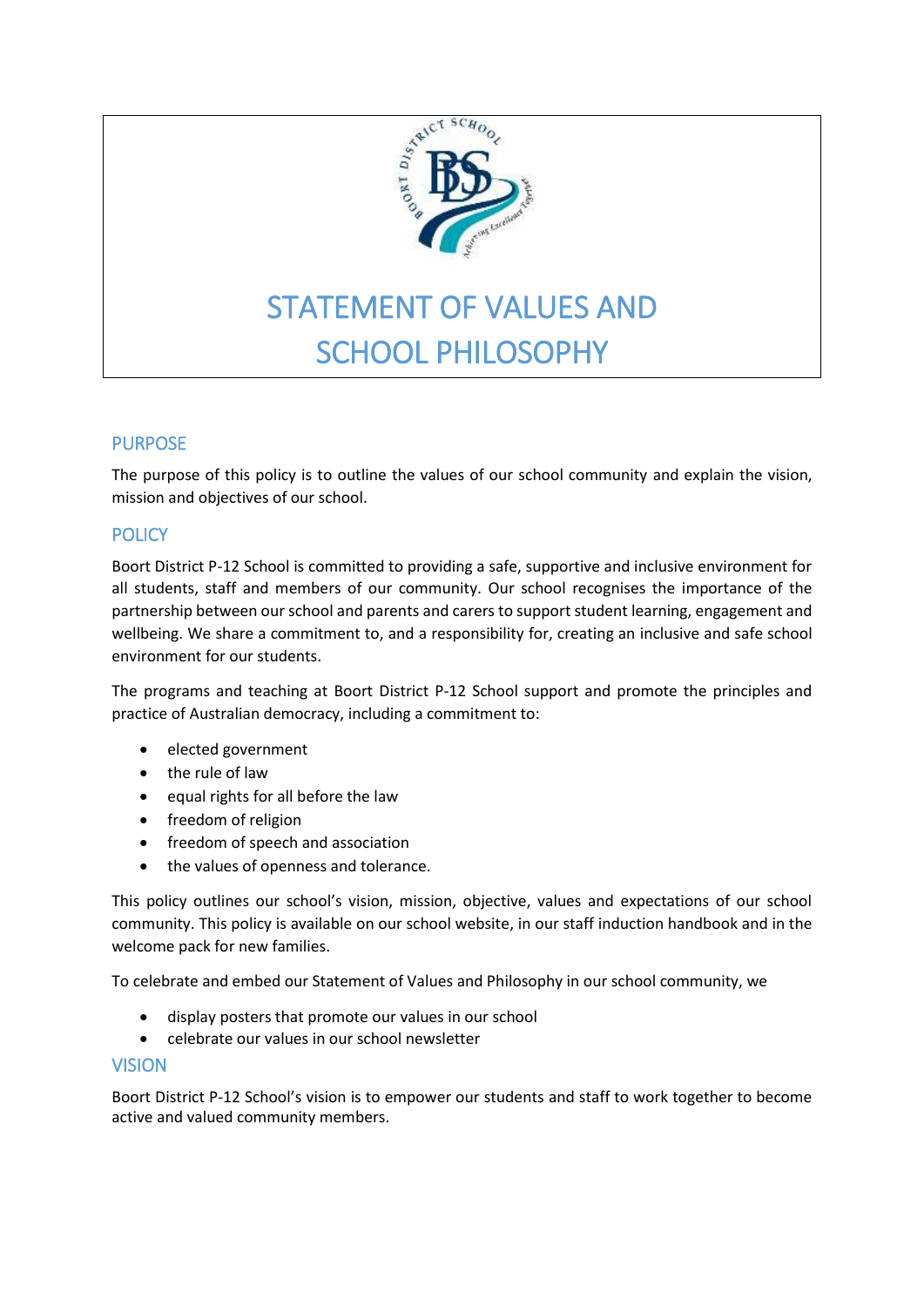# **MISSION**

Boort District P-12 School's mission is to provide a safe and supportive learning environment, which fosters independent, resilient lifelong learners.

# VALUES

Boort District P-12 School's values are:

- Thinking creatively and independently.
- Acting with integrity and honesty.
- Showing tolerance and respect for others.
- Displaying a sense of fairness.
- Acting in a safe and respectable manner.
- Pursuing excellence in all areas.
- Developing resilience within individuals

Our school actively promotes the safety and wellbeing of all students, and all school staff are committed to protecting students from abuse or harm in the school environment, in accordance with their legal obligations including child safe standards. The school's Child Safety Code of Conduct is available on the school's website.

## BEHAVIOURAL EXPECTATIONS

Boort District P-12 School acknowledges that the behaviour of staff, parents, carers and students has an impact on our school community and culture. We acknowledge a shared responsibility to create a positive learning environment for the children and young people at our school.

As principals and school leaders, we will:

- model positive behaviour and effective leadership
- communicate politely and respectfully with all members of the school community
- work collaboratively to create a school environment where respectful and safe behaviour is expected of everyone
- behave in a manner consistent with the standards of our profession and meet core responsibilities to provide safe and inclusive environments
- plan, implement and review our work to ensure the care, safety, security and general wellbeing of all students at school
- identify and support students who are or may be at risk
- do our best to ensure every child achieves their personal and learning potential
- work with parents to understand their child's needs and, where necessary, adapt the learning environment accordingly
- respond appropriately when safe and inclusive behaviour is not demonstrated and implement appropriate interventions and sanctions when required
- inform parents of the school's communication and complaints procedures
- ask any person who is acting in an offensive, intimidating or otherwise inappropriate way to leave the school grounds.
- Abide by the Code of Conduct for teachers as outlined in the VIT Code of Conduct
- Actively review policies to ensure the safety of all who enter the school are safe

As teachers and non-teaching school staff, we will:

model positive behaviour to students consistent with the standards of our profession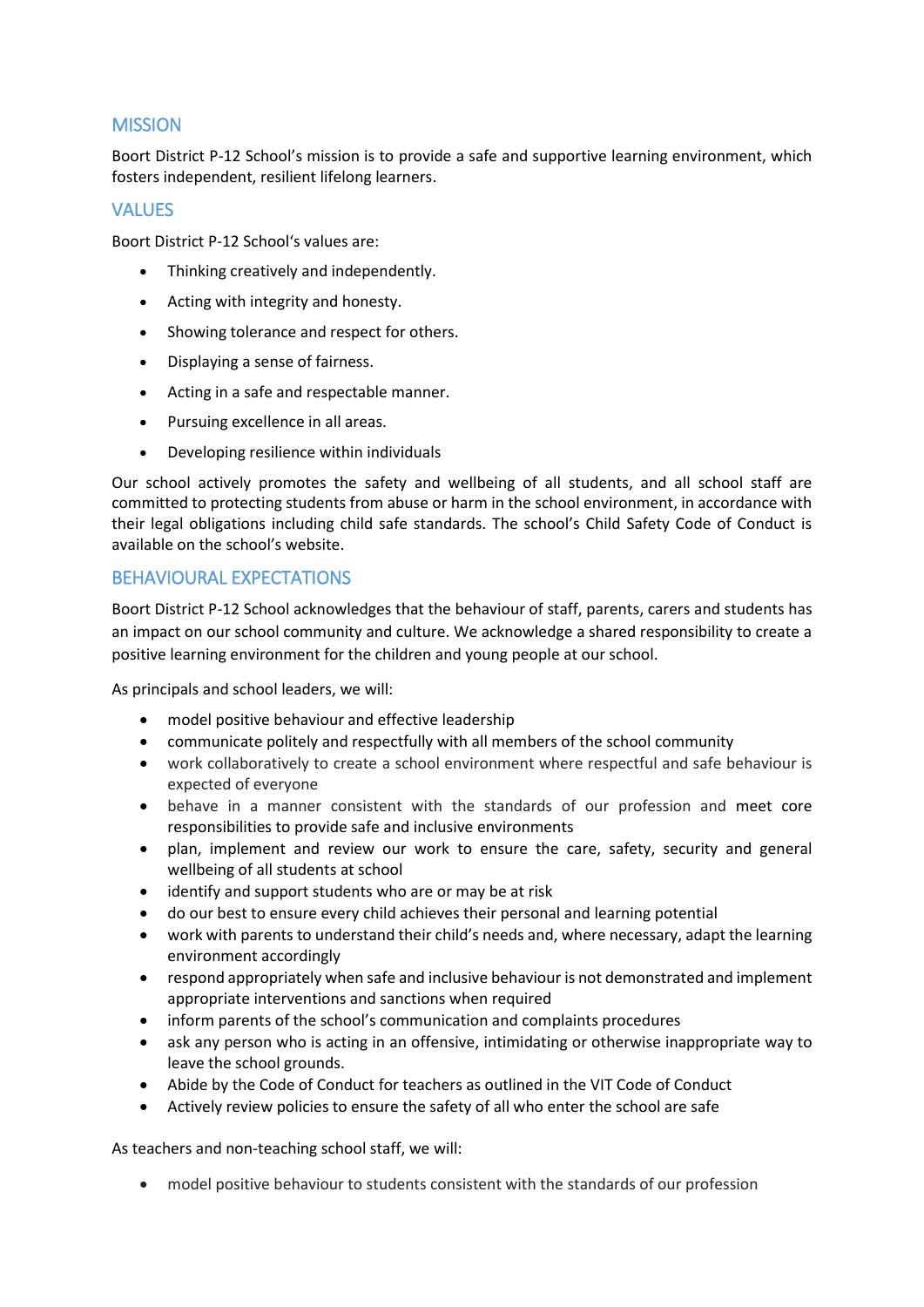- communicate politely and respectfully with all members of the school community
- proactively engage with parents about student outcomes through Xuno, phone calls home, letters and emails
- work with parents to understand the needs of each student and, where necessary, adapt the learning environment accordingly
- work collaboratively with parents to improve learning and wellbeing outcomes for students with additional needs
- communicate with the principal and school leaders in the event we anticipate or face any tension or challenging behaviours from parents
- treat all members of the school community with respect.
- Be familiar with the school's and DET's policies regarding safety and emergency management.

#### As parents and carers, we will:

- model positive behaviour to our child
- communicate politely and respectfully with all members of the school community
- endeavour to ensure our child attends school on time, every day the school is open for instruction
- take an interest in our child's school and learning
- work with the school to achieve the best outcomes for our child
- communicate constructively with the school and use expected processes and protocols when raising concerns
- Read the polices and procedures provided by the school on the school website
- support school staff to maintain a safe learning environment for all students
- follow the school's processes for communication with staff and making complaints
- treat all school leaders, staff, students, and other members of the school community with respect.

#### As students, we will:

- model positive behaviour to other students
- communicate politely and respectfully with all members of the school community.
- comply with and model school values and Code of Conduct
- behave in a safe and responsible manner
- respect ourselves, other members of the school community and the school environment.
- actively participate in school
- not disrupt the learning of others and make the most of our educational opportunities.

#### As community members, we will:

- model positive behaviour to the school community
- treat other members of the school community with respect
- support school staff to maintain a safe and inclusive learning environment for all students
- utilise the school's processes for communication with staff and submitting complaints.

#### **UNREASONABLE BEHAVIOURS**

Schools are not public places, and the Principal has the right to permit or deny entry to school grounds (for more information, see our *Visitors Policy*).

Unreasonable behaviour that is demonstrated by school staff, parents, carers, students or members of our school community will not be tolerated at school, or during school activities.